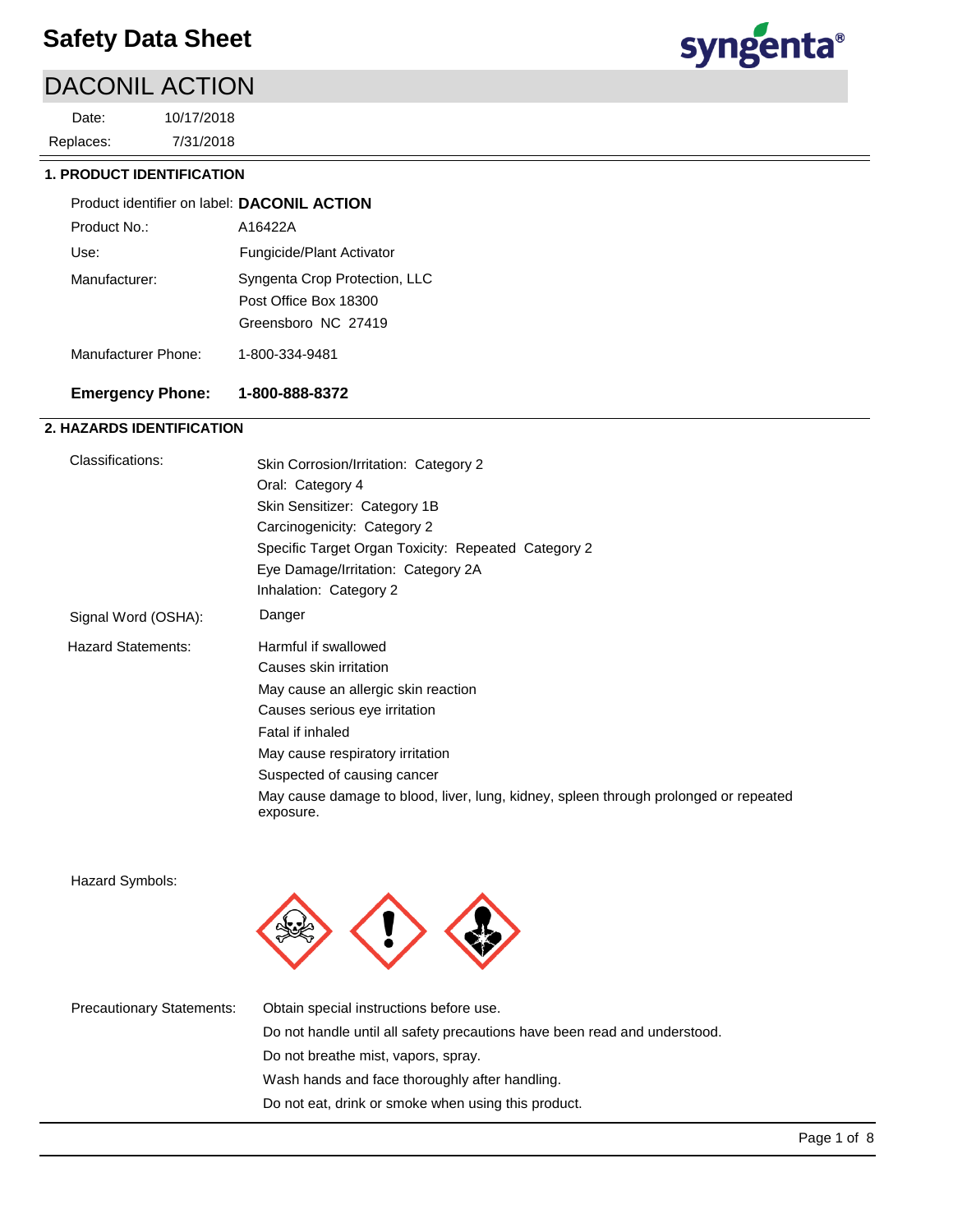# DACONIL ACTION



| Date:     | 10/17/2018               |                                                                                                                       |
|-----------|--------------------------|-----------------------------------------------------------------------------------------------------------------------|
| Replaces: | 7/31/2018                |                                                                                                                       |
|           |                          | Use only outdoors or in a well-ventilated area.                                                                       |
|           |                          | Contaminated work clothing must not be allowed out of the workplace.                                                  |
|           |                          | Wear protective gloves, protective clothing, eye protection.                                                          |
|           |                          | In case of inadequate ventilation wear respiratory protection. See Section 8 Exposure<br>Control/Personal Protection. |
|           |                          | If swallowed: Immediately call a poison center, doctor or Syngenta. Rinse mouth.                                      |
|           |                          | If on skin: Wash with plenty of soap and water.                                                                       |
|           |                          | If inhaled: Remove person to fresh air and keep comfortable for breathing.                                            |
|           |                          | If exposed or concerned: Call a poison center, doctor or Syngenta.                                                    |
|           |                          | Immediately call a poison center, doctor or Syngenta.                                                                 |
|           |                          | Specific treatment is urgent (see Section 4 First Aid Measures).                                                      |
|           |                          | See Section 4 First Aid Measures.                                                                                     |
|           |                          | If skin irritation or rash occurs: Get medical advice.                                                                |
|           |                          | If eye irritation persists: Get medical advice.                                                                       |
|           |                          | Wash contaminated clothing before reuse.                                                                              |
|           |                          | Store locked up.                                                                                                      |
|           |                          | Dispose of contents and container in accordance with local regulations.                                               |
|           | Other Hazard Statements: | None                                                                                                                  |

# **3. COMPOSITION/INFORMATION ON INGREDIENTS**

| <b>Chemical Name</b>                                        | Common Name          | <b>CAS Number</b> | Concentration       |
|-------------------------------------------------------------|----------------------|-------------------|---------------------|
| 1,2-Propanediol                                             | Propylene Glycol     | $57 - 55 - 6$     | <b>Trade Secret</b> |
| Tetrachloroisophthalonitrile                                | Chlorothalonil       | 1897-45-6         | $(53.94\%)$         |
| 1,2,3-Benzothiadiazole-7-carbothioic acid<br>S-methyl ester | Acibenzolar-S-Methyl | 135158-54-2       | $(0.11\%)$          |

Ingredients not precisely identified are proprietary or non-hazardous. Values are not product specifications.

# **4. FIRST AID MEASURES**

Have the product container, label or Safety Data Sheet with you when calling Syngenta (800-888-8372), a poison control center or doctor, or going for treatment.

| Ingestion:    | If swallowed: Call Syngenta (800-888-8372), a poison control center or doctor immediately for treatment<br>advice. Have the person sip a glass of water if able to swallow. Do not induce vomiting unless told to do so<br>after calling 800-888-8372 or by a poison control center or doctor. Do not give anything by mouth to an<br>unconscious person. |
|---------------|-----------------------------------------------------------------------------------------------------------------------------------------------------------------------------------------------------------------------------------------------------------------------------------------------------------------------------------------------------------|
| Eye Contact:  | If in eyes: Hold eye open and rinse slowly and gently with water for 15-20 minutes. Remove contact lenses, if<br>present, after 5 minutes, then continue rinsing eye. Call Syngenta (800-888-8372), a poison control center or<br>doctor for treatment advice.                                                                                            |
| Skin Contact: | If on skin or clothing: Take off contaminated clothing. Rinse skin immediately with plenty of water for 15-20<br>minutes. Call Syngenta (800-888-8372), a poison control center or doctor for treatment advice.                                                                                                                                           |
| Inhalation:   | If inhaled: Move person to fresh air. If person is not breathing, call 911 or an ambulance, then give artificial<br>respiration, preferably mouth-to-mouth if possible. Call Syngenta (800-888-8372), a poison control center or<br>doctor for further treatment advice.                                                                                  |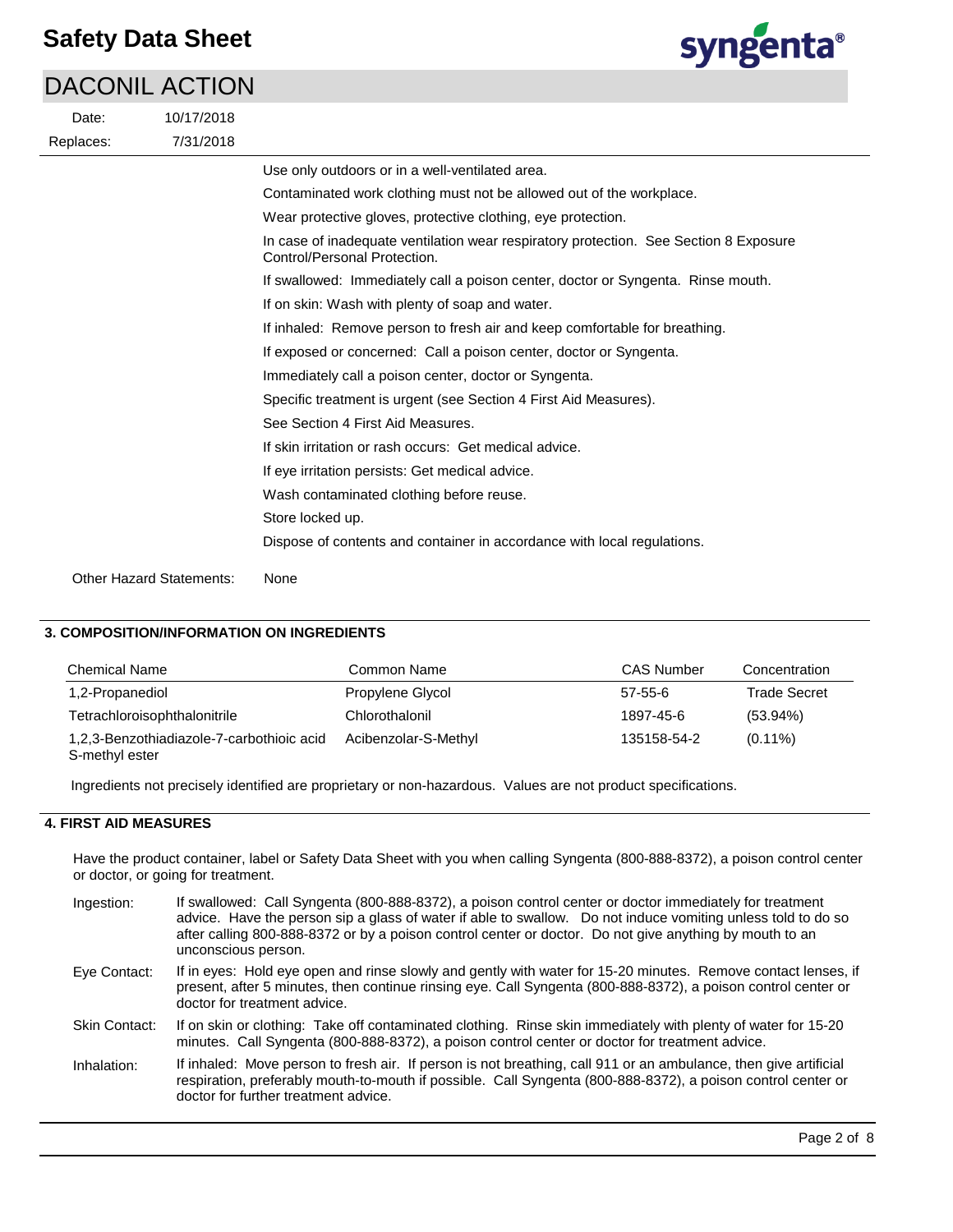# DACONIL ACTION

7/31/2018 10/17/2018 Replaces: Date:



Most important symptoms/effects:

Eye irritation

Skin irritation

Allergic skin reaction

Respiratory irritation

Indication of immediate medical attention and special treatment needed:

There is no specific antidote if this product is ingested.

Treat symptomatically.

Persons suffering a temporary allergic reaction may respond to treatment with antihistamines or steroid creams and/or systemic steroids.

# **5. FIRE FIGHTING MEASURES**

Suitable (and unsuitable) extinguishing media:

Use dry chemical, foam or CO2 extinguishing media. If water is used to fight fire, dike and collect runoff.

Specific Hazards:

During a fire, irritating and possibly toxic gases may be generated by thermal decomposition or combustion.

Prevent use of contaminated buildings, area, and equipment until decontaminated. Water runoff can cause environmental damage.

Special protective equipment and precautions for firefighters:

Wear full protective clothing and self-contained breathing apparatus. Evacuate nonessential personnel from the area to prevent human exposure to fire, smoke, fumes or products of combustion.

## **6. ACCIDENTAL RELEASE MEASURES**

Personal precautions, protective equipment, and emergency procedures:

Follow exposure controls/personal protection outlined in Section 8.

Methods and materials for containment and cleaning up:

Control the spill at its source. Contain the spill to prevent from spreading or contaminating soil or from entering sewage and drainage systems or any body of water. Clean up spills immediately, observing precautions outlined in Section 8. Cover entire spill with absorbing material and place into compatible disposal container. Scrub area with hard water detergent (e.g. commercial products such as Tide, Joy, Spic and Span). Pick up wash liquid with additional absorbent and place into compatible disposal container. Once all material is cleaned up and placed in a disposal container, seal container and arrange for disposition.

## **7. HANDLING AND STORAGE**

Precautions for safe handling:

Store the material in a well-ventilated, secure area out of reach of children and domestic animals. Do not store food, beverages or tobacco products in the storage area. Prevent eating, drinking, tobacco use, and cosmetic application in areas where there is a potential for exposure to the material. Wash thoroughly with soap and water after handling.

Conditions for safe storage, including any incompatibilities:

Store locked up.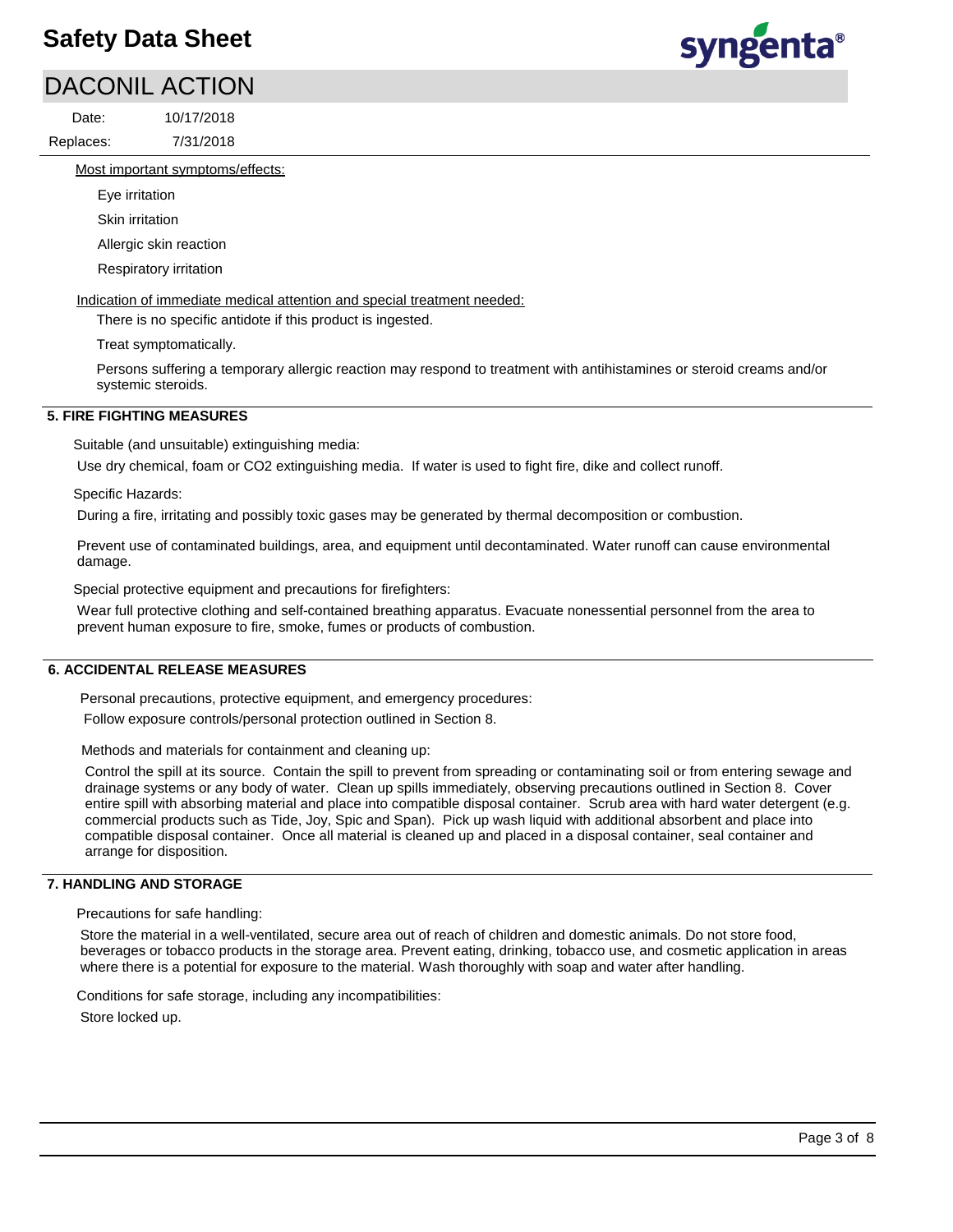# DACONIL ACTION

7/31/2018 10/17/2018 Replaces: Date:

# **8. EXPOSURE CONTROLS/PERSONAL PROTECTION**

## **THE FOLLOWING RECOMMENDATIONS FOR EXPOSURE CONTROLS/PERSONAL PROTECTION ARE INTENDED FOR THE MANUFACTURE, FORMULATION AND PACKAGING OF THIS PRODUCT.**

## **FOR COMMERCIAL APPLICATIONS AND/OR ON-FARM APPLICATIONS CONSULT THE PRODUCT LABEL.**

Occupational Exposure Limits:

| <b>Chemical Name</b> | OSHA PEL        | <b>ACGIH TLV</b> | Other                    | Source   |
|----------------------|-----------------|------------------|--------------------------|----------|
| Propylene Glycol     | Not Established | Not Established  | 10 mg/m $3$ TWA          | AIHA     |
| Chlorothalonil       | Not Established | Not Established  | $0.1 \text{ mg/m}^3$ TWA | Syngenta |
| Acibenzolar-S-Methyl | Not Established | Not Established  | 5 mg/m <sup>3</sup> TWA  | Syngenta |

## Appropriate engineering controls:

Use effective engineering controls to comply with occupational exposure limits (if applicable).

## Individual protection measures:

#### Ingestion:

Prevent eating, drinking, tobacco usage and cosmetic application in areas where there is a potential for exposure to the material. Wash thoroughly with soap and water after handling.

## Eye Contact:

Where eye contact is likely, use chemical splash goggles. Facilities storing or utilizing this material should be equipped with an eyewash facility and a safety shower.

## Skin Contact:

Where contact is likely, wear chemical-resistant gloves (such as barrier laminate, butyl rubber, nitrile rubber, neoprene rubber, polyvinyl chloride [PVC] or Viton), coveralls, socks and chemical-resistant footwear.

## Inhalation:

A respirator is not normally required when handling this substance. Use effective engineering controls to comply with occupational exposure limits.

In case of emergency spills, use a NIOSH approved respirator with any N, R, P or HE filter.

# **9. PHYSICAL AND CHEMICAL PROPERTIES**

Odor: Weak paint Appearance: Grey liquid Vapor Pressure: Acibenzolar-S-Methyl pH: 7.4 (1% solution in deionized H2O @ 77°F [25°C]) Initial boiling point and boiling range: Not Available Melting point/freezing point: Not Available Odor Threshold: Not Available Not Available Flammability: Not Applicable Flash Point (Test Method): > 212°F (Pensky-Martens CC) Flammable Limits (% in Air): Vapor Density: Not Applicable  $0.00000165$ mmHg @  $68^{\circ}$ F (20 $^{\circ}$ C) Chlorothalonil 0.00000057mmHg @ 77°F (25°C)

syngenta®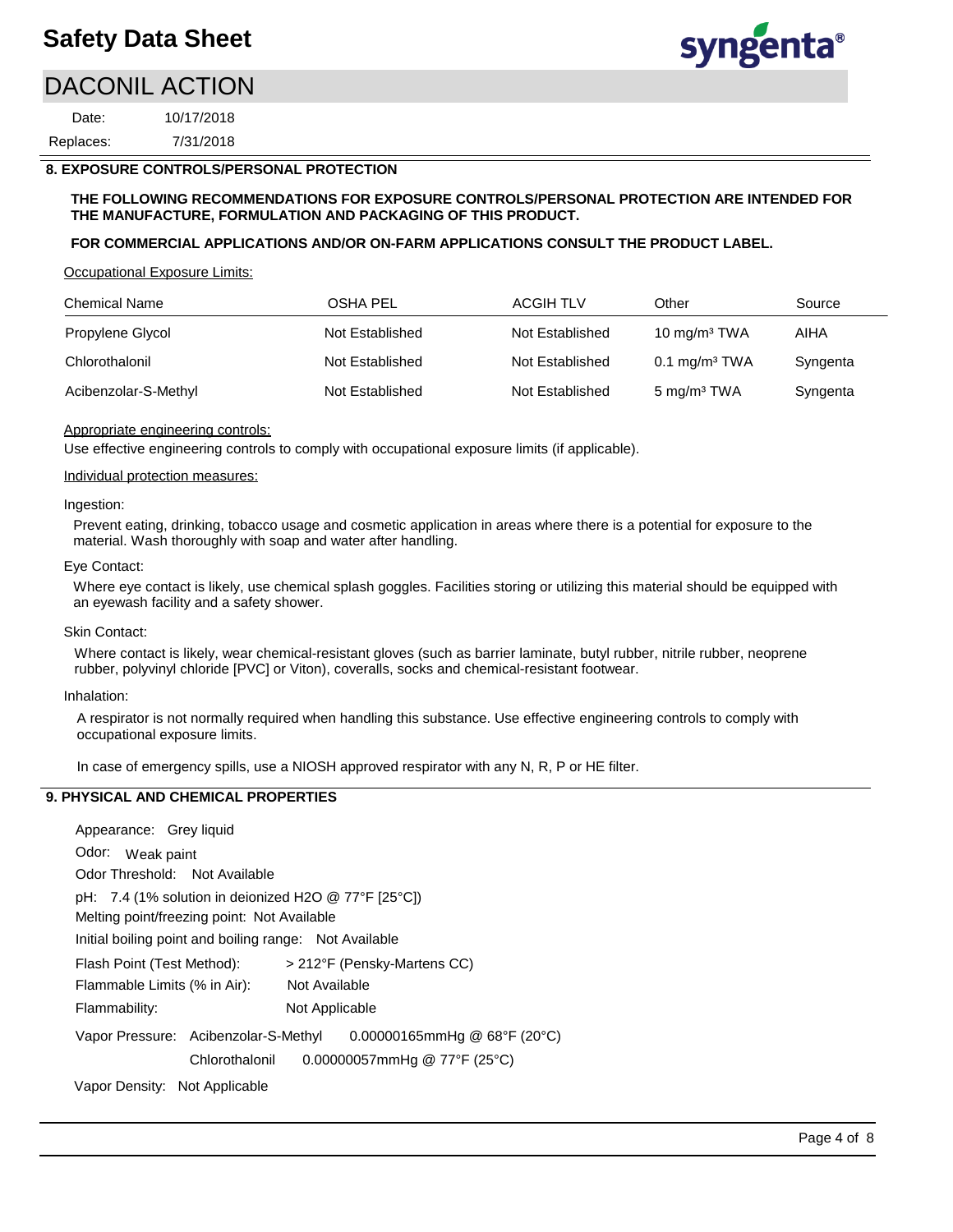# syngenta®

# DACONIL ACTION

| Date:     | 10/17/2018 |
|-----------|------------|
| Replaces: | 7/31/2018  |

Solubility (ies): Autoignition Temperature: > 1202°F Relative Density: 1.350 g/cm³ @ 68°F (20°C) Decomposition Temperature: Not Available Viscosity: Not Available Partition coefficient: n-octanol/water: Not Available Other: None Acibenzolar-S-Methyl 7.7 mg/l @ 68°F (20°C) Chlorothalonil 0.81 mg/l @ 77°F (25°C)

# **10. STABILITY AND REACTIVITY**

Reactivity: Not reactive.

Chemical stability: Stable under normal use and storage conditions.

Possibility of hazardous reactions: Will not occur.

Conditions to Avoid: Not Available

Incompatible materials: None known.

Hazardous Decomposition Products: Not Available

## **11. TOXICOLOGICAL INFORMATION**

## Health effects information

Likely routes of exposure: Dermal, Inhalation

Symptoms of exposure: Eye irritation, Rash, redness or itching, Skin irritation, Respiratory irritation

Delayed, immediate and chronic effects of exposure: Possible carcinogenicity, Eye irritation, Skin irritation, Allergic skin reaction, Respiratory system effects

## Numerical measures of toxicity (acute toxicity/irritation studies (finished product))

| Ingestion:                 | Oral (LD50 Female Rat) :     | 3045 mg/kg body weight   |
|----------------------------|------------------------------|--------------------------|
| Dermal:                    | Dermal (LD50 Rat):           | > 5000 mg/kg body weight |
| Inhalation:                | Inhalation (LC50 Rat):       | $> 0.26$ mg/l            |
| Eye Contact:               | Severely Irritating (Rabbit) |                          |
| Skin Contact:              | Slightly Irritating (Rabbit) |                          |
| <b>Skin Sensitization:</b> | A skin sensitizer.           |                          |

## Reproductive/Developmental Effects

Acibenzolar-S-Methyl: Developmental toxicity and fetal malformations observed at high maternal doses (rats). Additional testing showed that these effects are not relevant to humans.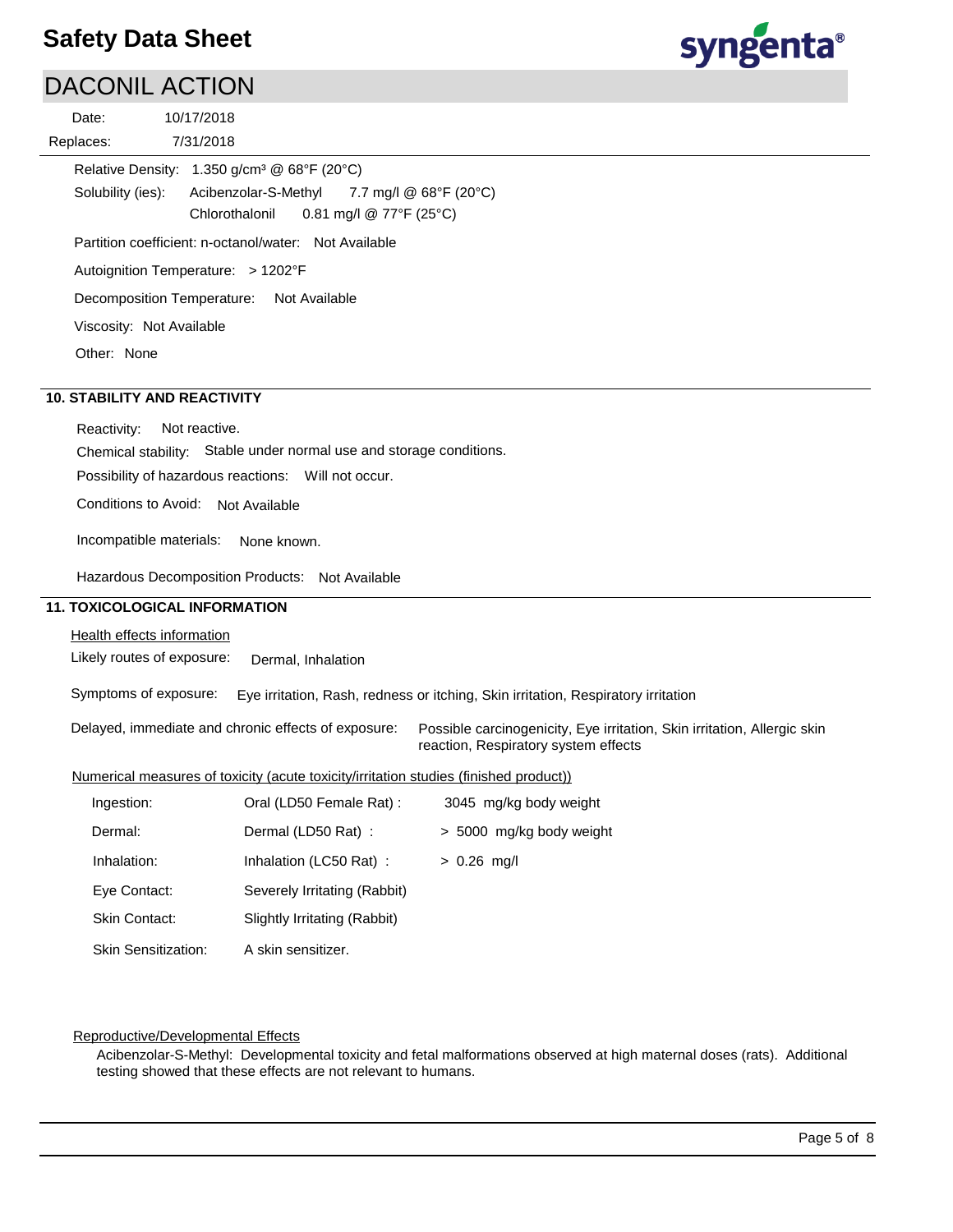

|                           | <b>DACONIL ACTION</b>                                                           |                                                                                                                                                                                                                                                                                                                  |
|---------------------------|---------------------------------------------------------------------------------|------------------------------------------------------------------------------------------------------------------------------------------------------------------------------------------------------------------------------------------------------------------------------------------------------------------|
| Date:                     | 10/17/2018                                                                      |                                                                                                                                                                                                                                                                                                                  |
| Replaces:                 | 7/31/2018                                                                       |                                                                                                                                                                                                                                                                                                                  |
|                           | animal experiments.                                                             | Chlorothalonil: Did not show reproductive toxicity effects in animal experiments. Did not show teratogenic effects in                                                                                                                                                                                            |
|                           | <b>Chronic/Subchronic Toxicity Studies</b>                                      |                                                                                                                                                                                                                                                                                                                  |
|                           | observed in highest dose level (rats and dogs).                                 | Acibenzolar-S-Methyl: Slight hemolytic anemia at highest dose level (rats, mice and dogs). Liver and spleen effects                                                                                                                                                                                              |
|                           | liver and kidney weights.                                                       | Chlorothalonil: In dogs, 1 year administration caused a significant decrease in body weight gain and increases in absolute                                                                                                                                                                                       |
|                           | Neurotoxicity: No evidence in regulatory studies.                               |                                                                                                                                                                                                                                                                                                                  |
| Carcinogenicity           |                                                                                 |                                                                                                                                                                                                                                                                                                                  |
|                           |                                                                                 | Acibenzolar-S-Methyl: Not carcinogenic at dietary levels up to 7500 ppm (rat) and 6000 ppm (mouse).                                                                                                                                                                                                              |
|                           | target organ toxicity.<br>Did not show mutagenic effects in animal experiments. | Chlorothalonil: Chlorothalonil causes kidney tumors in rats and mice via a nongentoxic mode of action secondary to<br>IARC identifies chlorothalonil as a 2B carcinogen (possibly carcinogenic to humans).                                                                                                       |
| <b>Chemical Name</b>      |                                                                                 | NTP/IARC/OSHA Carcinogen                                                                                                                                                                                                                                                                                         |
| 1,2-Propanediol           |                                                                                 | No                                                                                                                                                                                                                                                                                                               |
|                           | Tetrachloroisophthalonitrile                                                    | <b>IARC Group 2B</b>                                                                                                                                                                                                                                                                                             |
| methyl ester              | 1,2,3-Benzothiadiazole-7-carbothioic acid S-                                    | No.                                                                                                                                                                                                                                                                                                              |
| None                      | <b>Other Toxicity Information</b>                                               |                                                                                                                                                                                                                                                                                                                  |
| Propylene Glycol          | <b>Toxicity of Other Components</b><br>propylene glycol in the formulation.     | Test results reported in Section 11 for the final product take into account any acute hazards related to the<br>Reported to cause central nervous system depression (anesthesia, dizziness, confusion), headache and nausea.<br>Chronic dietary exposure caused kidney and liver injury in experimental animals. |
| <b>Target Organs</b>      |                                                                                 |                                                                                                                                                                                                                                                                                                                  |
| <b>Active Ingredients</b> |                                                                                 |                                                                                                                                                                                                                                                                                                                  |
|                           | Acibenzolar-S-Methyl:                                                           | Blood, liver, spleen                                                                                                                                                                                                                                                                                             |
| Chlorothalonil:           | Lung, kidney                                                                    |                                                                                                                                                                                                                                                                                                                  |
| Inert Ingredients         |                                                                                 |                                                                                                                                                                                                                                                                                                                  |
| Propylene Glycol:         |                                                                                 | Nervous system, kidney, liver                                                                                                                                                                                                                                                                                    |
|                           | <b>12. ECOLOGICAL INFORMATION</b>                                               |                                                                                                                                                                                                                                                                                                                  |
| <b>Eco-Acute Toxicity</b> |                                                                                 |                                                                                                                                                                                                                                                                                                                  |
| Chlorothalonil:           |                                                                                 |                                                                                                                                                                                                                                                                                                                  |

Green Algae 5-day EC50 190 ppb Bird (Mallard Duck) LD50 Oral > 4640 mg/kg Invertebrate (Water Flea) 48-hour EC50 70 ppb

Fish (Rainbow Trout) 96-hour LC50 47 ppb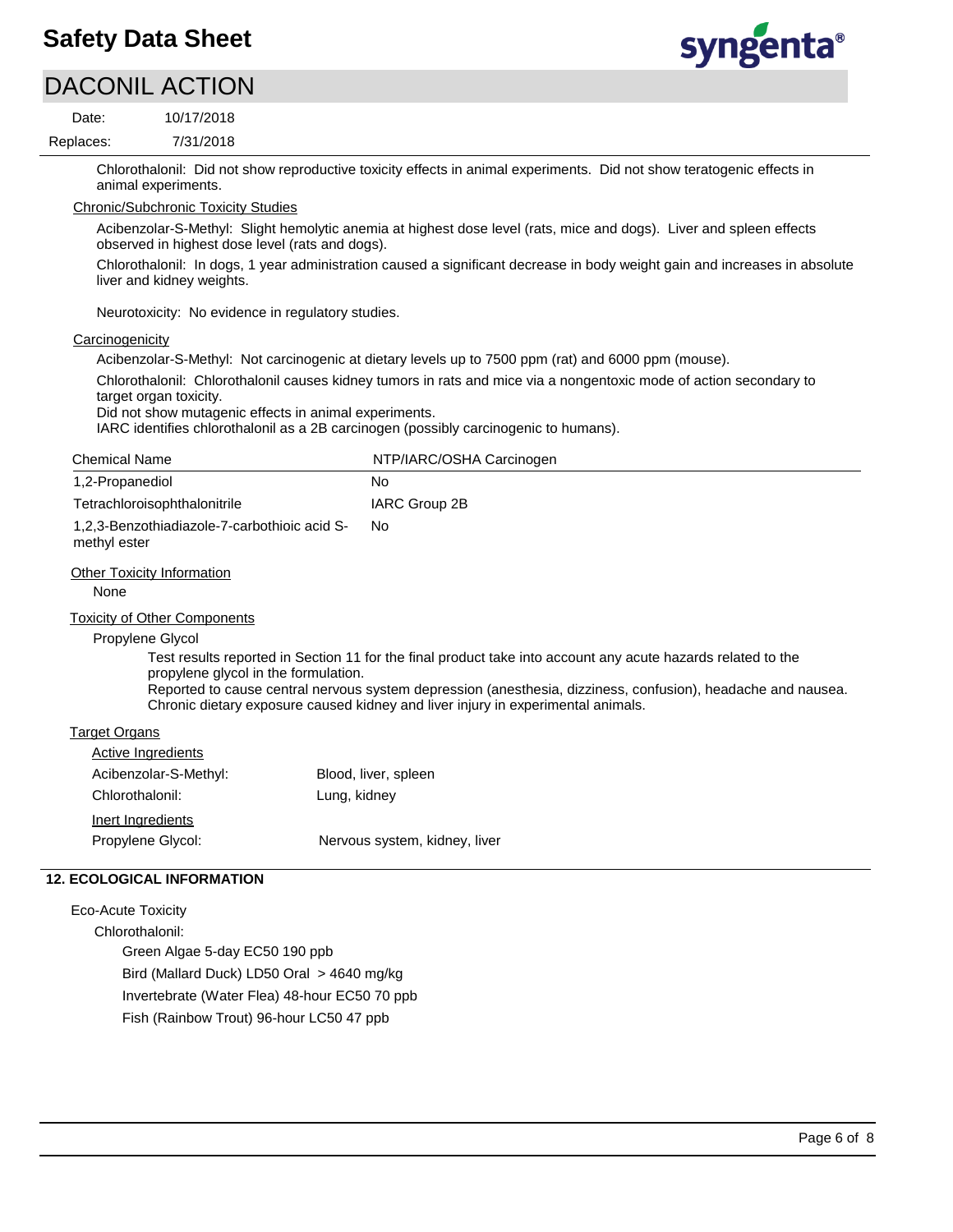# DACONIL ACTION

7/31/2018 10/17/2018 Replaces: Date:



Acibenzolar-S-Methyl:

Fish (Rainbow Trout) 96-hour LC50 0.88 ppm

Invertebrate (Water Flea) Daphnia Magna 48-hour EC50 2.9 ppm

Green Algae 72-hour EC50 80.1 ppm

Bird (Bobwhite Quail) 14-day LD50 > 2000 mg/kg

## Environmental Fate

Acibenzolar-S-Methyl:

The information presented here is for the active ingredient, acibenazolar-s-methyl.

Low bioaccumulation potential. Not persistent in soil or water. Low mobility in soil. Sinks in water (after 24 h).

Chlorothalonil:

The information presented here is for the active ingredient, chlorothalonil. Low bioaccumulation potential. Not persistent in soil or water. Low mobility in soil. Sinks in water (after 24 h).

## **13. DISPOSAL CONSIDERATIONS**

## Disposal:

Do not reuse product containers. Dispose of product containers, waste containers, and residues according to local, state, and federal health and environmental regulations.

Characteristic Waste: Not Applicable

Listed Waste: Not Applicable

# **14. TRANSPORT INFORMATION**

DOT Classification

Ground Transport - NAFTA Not regulated. Tank Truck: Environmentally Hazardous Substance, Liquid, N.O.S. (Chlorothalonil), Marine Pollutant Hazard Class: Class 9 Identification Number: UN 3082 Packing Group: PG III

**Comments** 

Water Transport - International Proper Shipping Name: Environmentally Hazardous Substance, Liquid, N.O.S. (Chlorothalonil), Marine Pollutant Hazard Class: Class 9 Identification Number: UN 3082 Packing Group: PG III

Air Transport Proper Shipping Name: Environmentally Hazardous Substance, Liquid, N.O.S. (Chlorothalonil) Hazard Class: Class 9 Identification Number: UN 3082 Packing Group: PG III